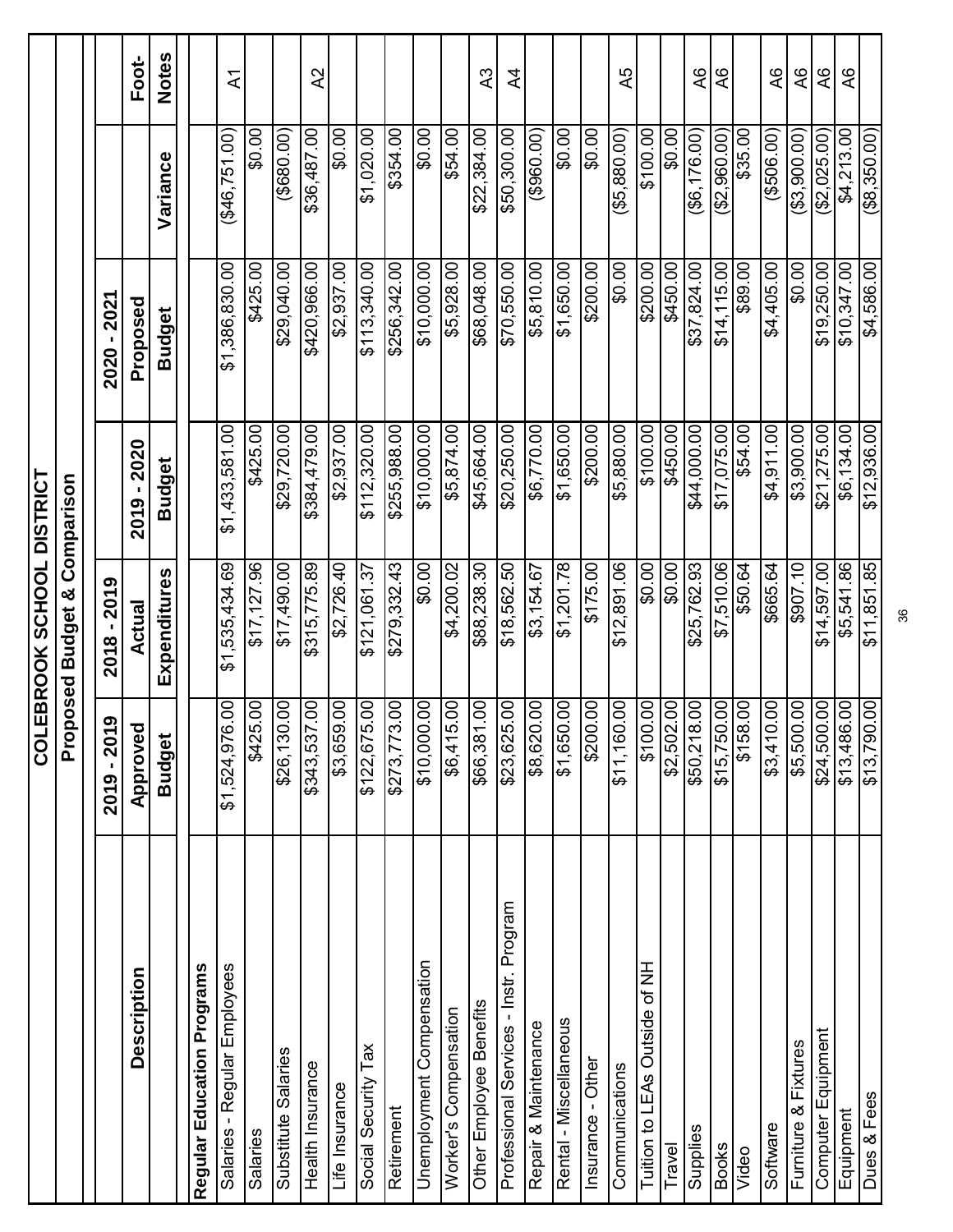|                                         | ග<br>2019 - 201               | 2018 - 2019           |                | 2020 - 2021    |                    |              |
|-----------------------------------------|-------------------------------|-----------------------|----------------|----------------|--------------------|--------------|
| <b>Description</b>                      | Approved                      | Actual                | 2019 - 2020    | Proposed       |                    | Foot-        |
|                                         | <b>Budget</b>                 | Expenditures          | <b>Budget</b>  | <b>Budget</b>  | Variance           | <b>Notes</b> |
| <b>Total Regular Education Programs</b> | $\overline{5}$<br>\$2,552,640 | \$2,484,259.15        | \$2,426,573.00 | \$2,463,332.00 | \$36,759.00        | ⋖            |
|                                         |                               |                       |                |                |                    |              |
| <b>Title I Programs</b>                 |                               |                       |                |                |                    |              |
| Salaries - Regular Employees            | $\overline{0}$<br>\$82,697    | \$11,660.57           | \$84,097.00    | \$60,140.00    | (\$23,957.00)      | こと           |
| Salaries                                | S<br>\$24,475                 | \$0.00                | \$40,560.00    | \$20,842.00    | (19,718.00)        | 인            |
| Health Insurance                        | OO.<br>\$12,108               | \$1,164.75            | \$14,576.00    | \$22,463.00    | \$7,887.00         |              |
| Life Insurance                          | OO.<br>œ                      | \$21.20               | \$0.00         | \$0.00         | \$0.00             |              |
| Social Security Tax                     | S<br>\$8,199.                 | \$775.78              | \$7,985.00     | \$6,195.00     | (\$1,790.00)       | <u>은</u>     |
| Retirement                              | OO.<br>\$14,356.              | \$1,884.73            | \$14,969.00    | \$10,705.00    | (44,264.00)        | 인            |
| Worker's Compensation                   | $\overline{0}$<br>\$428       | \$0.00                | \$418.00       | \$324.00       | (694.00)           |              |
| Other Employee Benefits                 | OO.<br>\$545                  | \$0.00                | \$145.00       | \$145.00       | \$0.00             |              |
| Professional Services                   | S<br>œ                        | \$0.00                | \$0.00         | \$33,060.00    | \$33,060.00        | <b>B2</b>    |
| Dues & Fees                             | OO.<br>\$250                  | \$0.00                | \$250.00       | \$250.00       | \$0.00             |              |
| Total Title I Programs                  | .00<br>\$143,058              | \$15,507.03           | \$163,000.00   | \$154,124.00   | $($ \$8,876.00 $)$ | $\mathbf{m}$ |
|                                         |                               |                       |                |                |                    |              |
| Special Education Programs              |                               |                       |                |                |                    |              |
| Salaries - Teachers                     | OO.<br>\$224,400              | \$173,112.00          | \$190,975.00   | \$226,850.00   | \$35,875.00        | <u>ნ</u>     |
| Salaries-Para Educators                 | OO.<br>\$302,296              | \$258,563.16          | \$346,195.00   | \$383,230.00   | \$37,035.00        | <b>S</b>     |
| Salaries - Extended School              | S<br>\$17,162                 | \$10,726.98           | \$16,236.00    | \$10,644.00    | ( \$5,592.00)      |              |
| Substitute Salaries                     | OO.<br>\$200.                 | \$3,209.73            | \$2,020.00     | \$2,020.00     | \$0.00             |              |
| Health Insurance                        | OO.<br>\$64,621               | \$44,882.16           | \$45,734.00    | \$60,523.00    | \$14,789.00        | δ            |
| Life Insurance                          | S<br>\$390                    | \$408.00              | \$390.00       | \$390.00       | \$0.00             |              |
| Social Security Tax                     | S<br>\$41,697.                | \$33,737.86           | \$42,567.00    | 847,717.00     | \$5,150.00         | <u>ნ</u>     |
| Retirement                              | OO.<br>\$38,956               | \$31,030.77           | \$34,463.00    | \$40,849.00    | \$6,386.00         | δ            |
| Worker's Compensation                   | S<br>\$2,180.                 | \$1,268.87            | \$2,226.00     | \$2,495.00     | 00.692\$           |              |
| Other Employee Benefits                 | S<br>\$2,410                  | \$1,150.00            | \$2,120.00     | \$2,120.00     | \$0.00             |              |
| Other Professional Services             | O.<br>œ                       | \$1,582.97            | \$0.00         | \$0.00         | \$0.00             |              |
| Repair & Maintenance                    | S<br>$\frac{1}{200}$          | \$0.00                | \$100.00       | \$100.00       | \$0.00             |              |
|                                         |                               | $\overline{\epsilon}$ |                |                |                    |              |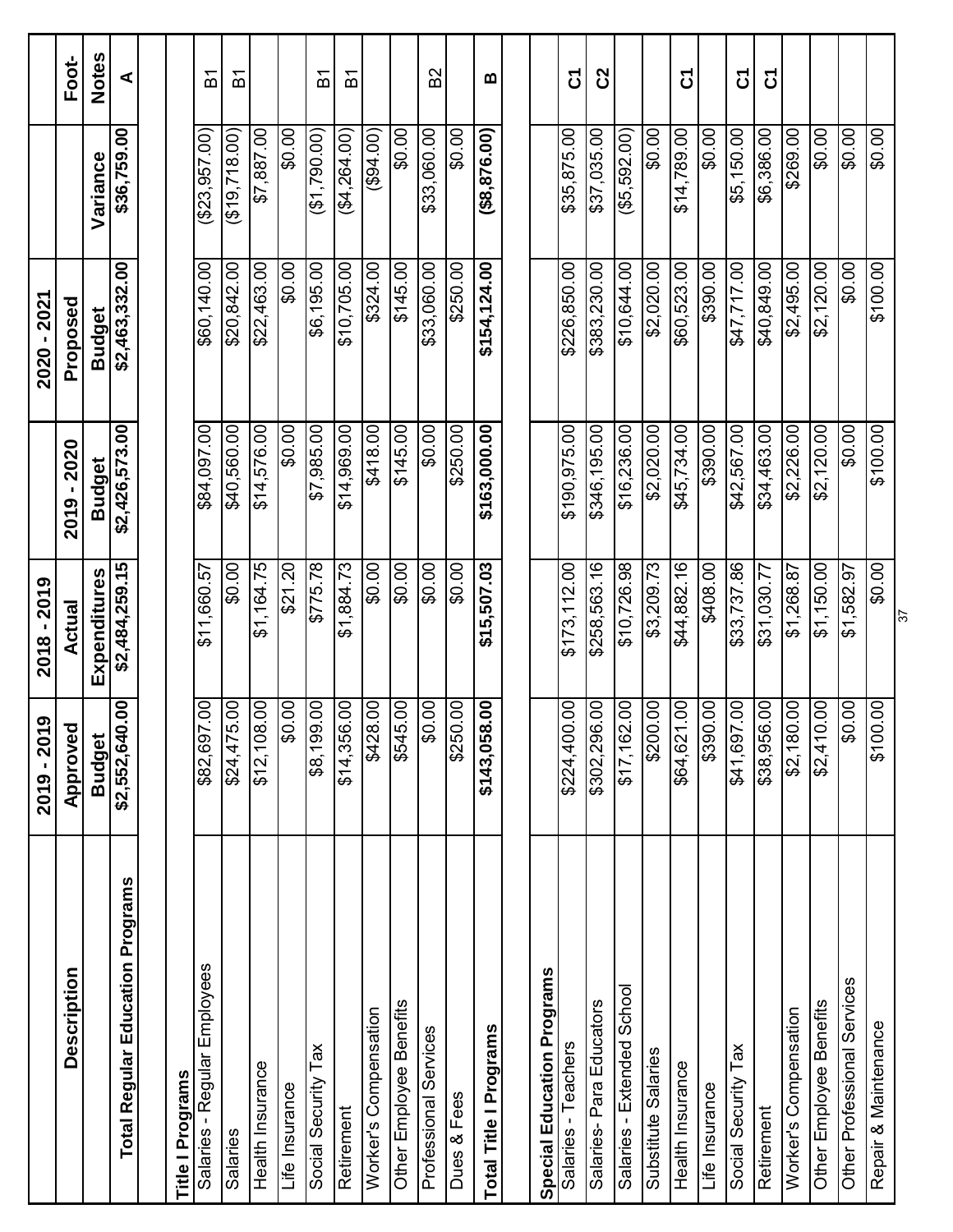|                                            | 2019 - 201                    | 2018 - 2019  |                         | 2020 - 2021                  |                     |              |
|--------------------------------------------|-------------------------------|--------------|-------------------------|------------------------------|---------------------|--------------|
| Description                                |                               | Actual       | 2019 - 2020             |                              |                     | Foot-        |
|                                            | Approved                      |              |                         | Proposed                     | Variance            | <b>Notes</b> |
| Tuition to Other NH LEAs                   | \$Ö.<br><b>Budget</b>         | Expenditures | \$0.00<br><b>Budget</b> | \$18,000.00<br><b>Budget</b> |                     |              |
|                                            | 8                             | \$0.00       |                         |                              | \$18,000.00         | ပိ           |
| Tuition to Private Schools                 | 8<br>\$25,000                 | \$133,711.00 | \$128,300.00            | \$73,000.00                  | $($ \$55,300.00 $)$ | ပိ           |
| Special Education Programs                 |                               |              |                         |                              |                     |              |
| Residential Costs                          | $\mathcal{S}$<br>င္တ          | \$226,314.48 | \$176,175.00            | \$75,690.00                  | (100, 485.00)       | ပိ           |
| Travel                                     | S<br>\$50.                    | \$0.00       | \$50.00                 | \$50.00                      | \$0.00              |              |
| Supplies                                   | $\mathsf{S}$<br>\$852.        | \$1,256.92   | \$673.00                | \$1,200.00                   | \$527.00            |              |
| <b>Books</b>                               | $\overline{00}$<br>\$199.     | \$128.00     | \$187.00                | \$0.00                       | (187.00)            |              |
| Furniture & Fixtures                       | S<br>\$190.                   | \$0.00       | \$0.00                  | \$0.00                       | \$0.00              |              |
| Equipment                                  | S<br>\$2,550.                 | \$18,283.64  | \$2,800.00              | \$0.00                       | (\$2,800.00)        |              |
| Dues & Fees                                | $\mathsf{S}$<br>\$Ö.          | \$463.15     | \$0.00                  | \$0.00                       | \$0.00              |              |
| <b>Total Special Education Programs</b>    | S<br>\$723,253                | \$939,829.69 | \$991,211.00            | \$944,878.00                 | (46, 333.00)        | $\mathbf C$  |
|                                            |                               |              |                         |                              |                     |              |
| <b>Vocational Education Programs</b>       |                               |              |                         |                              |                     |              |
| Tuition to LEAs Outside of NH              | $\mathsf{S}$<br>\$18,000      | \$40,500.00  | \$36,000.00             | \$15,200.00                  | (20, 800.00)        |              |
| <b>Total Vocational Education Programs</b> | $\mathbf{S}$<br>\$18,000      | \$40,500.00  | \$36,000.00             | \$15,200.00                  | (20,800.00)         | $\Omega$     |
|                                            |                               |              |                         |                              |                     |              |
| Cocurricular Activities                    |                               |              |                         |                              |                     |              |
| Salaries - Regular Employees               | S<br>\$31,038                 | \$28,998.00  | \$32,923.00             | \$32,923.00                  | \$0.00              |              |
| Social Security Tax                        | S<br>\$2,374.                 | \$2,215.94   | \$2,519.00              | \$2,519.00                   | \$0.00]             |              |
| Retirement                                 | $\overline{00}$<br>\$5,512.   | \$3,741.37   | \$5,860.00              | \$5,860.00                   | 00.0\$              |              |
| Worker's Compensation                      | S<br>\$186.                   | \$111.56     | \$197.00                | 00.861\$                     | \$1.00              |              |
| Supplies                                   | $\infty$<br>င္တ               | \$105.00     | \$0.00                  | \$0.00                       | \$0.00              |              |
| Dues & Fees                                | $\mathcal{S}_{0}$<br>\$7,634. | \$5,616.20   | \$9,748.00              | \$9,648.00                   | (100.00)            |              |
| <b>Total Cocurricular Activities</b>       | $\mathbf{S}$<br>\$46,744      | \$40,788.07  | \$51,247.00             | \$51,148.00                  | (99.00)             |              |
|                                            |                               |              |                         |                              |                     |              |
| Cocurricular Sports                        |                               |              |                         |                              |                     |              |
| Salaries - Regular Employees               | $\Theta$<br>\$67,362          | \$66,686.40  | \$68,830.00             | \$68,830.00                  | \$0.00              |              |
| Salaries                                   | <b>OO</b><br>\$4,180.         | \$1,946.00   | \$5,760.00              | \$0.00                       | $($ \$5,760.00)     |              |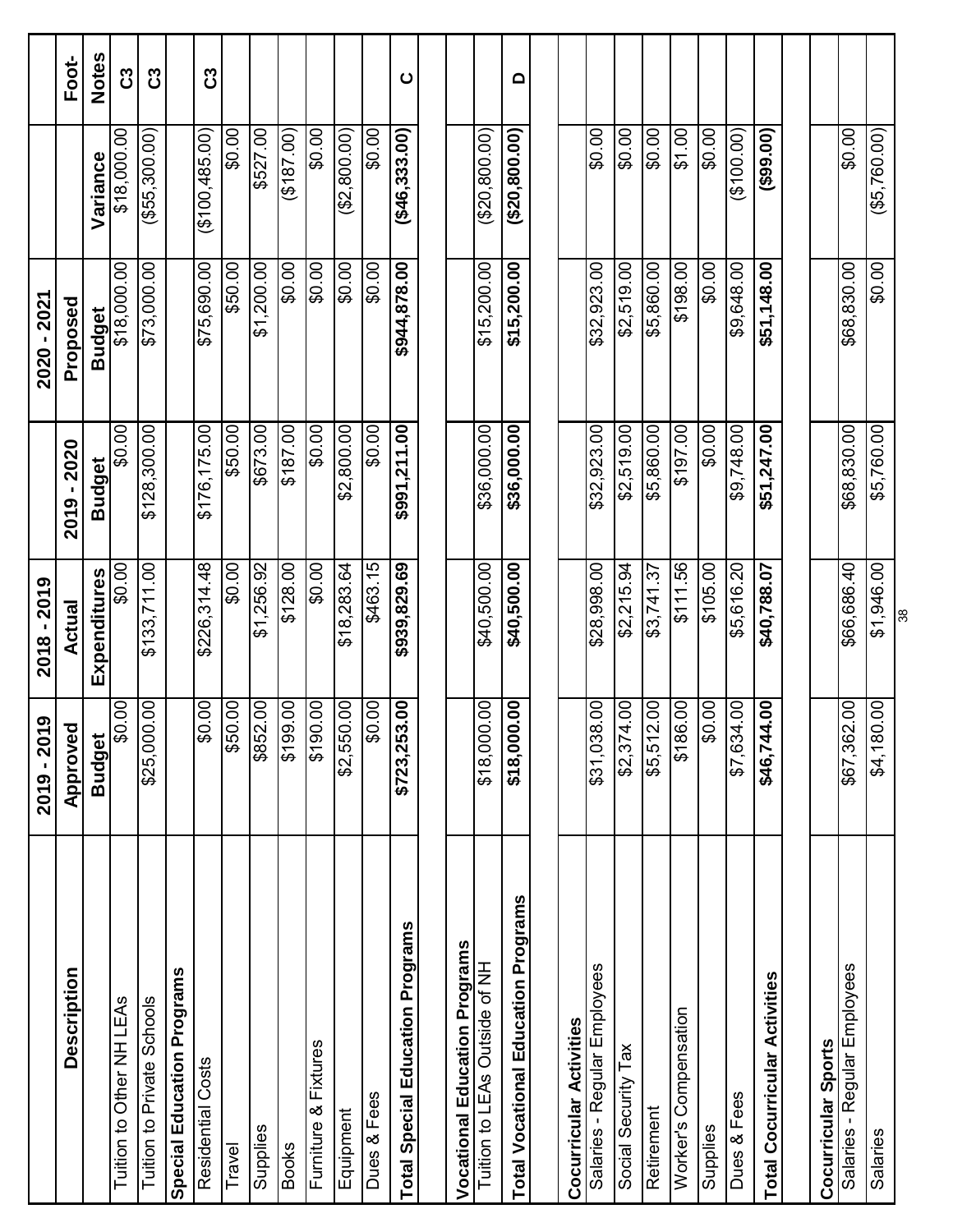|                                  | ၜ<br>2019 - 201            | 2018 - 2019   |               | 2020 - 2021   |            |              |
|----------------------------------|----------------------------|---------------|---------------|---------------|------------|--------------|
| Description                      | Approved                   | <b>Actual</b> | 2019 - 2020   | Proposed      |            | Foot-        |
|                                  | <b>Budget</b>              | Expenditures  | <b>Budget</b> | <b>Budget</b> | Variance   | <b>Notes</b> |
| Health Insurance                 | S<br>႙ၟ                    | \$411.46      | \$0.00        | \$0.00        | \$0.00     |              |
| Social Security Tax              | S<br>\$5,473.              | \$5,203.51    | \$5,707.00    | \$5,265.00    | (4442.00)  |              |
| Retirement                       | OO.<br>\$3,489.            | \$4,561.71    | \$3,571.00    | \$4,885.00    | \$1,314.00 |              |
| Cocurricular Sports              |                            |               |               |               |            |              |
| Worker's Compensation            | OO.<br>\$270               | \$168.28      | \$276.00      | \$275.00      | (61.00)    |              |
| Other Employee Benefits          | S.<br>$0\frac{4}{3}$       | \$90.00       | \$0.00]       | \$0.00        | \$0.00     |              |
| Other Professional Services      | 00<br>\$12,776.            | \$12,420.00   | \$12,776.00   | \$17,396.00   | \$4,620.00 |              |
| Travel                           | OO.<br>\$2,888.            | \$100.00      | \$4,020.00    | \$3,670.00    | (350.00)   |              |
| Supplies                         | S<br>\$3,425.              | \$4,414.28    | \$3,735.00    | \$3,903.00    | \$168.00   |              |
| Equipment                        | S<br>$$1,150$ .            | \$0.00        | \$1,150.00    | \$1,250.00    | \$100.00   |              |
| Dues & Fees                      | S<br>\$6,010.              | \$3,418.65    | \$5,735.00    | \$5,735.00    | \$0.00     |              |
| <b>Total Cocurricular Sports</b> | S.<br>\$107,023            | \$99,420.29   | \$111,560.00  | \$111,209.00  | (1, 00)    |              |
|                                  |                            |               |               |               |            |              |
| Summer School Programs           |                            |               |               |               |            |              |
| Supplies                         | S<br>\$100.                | \$0.00        | \$100.00      | \$100.00      | \$0.00     |              |
| Total Summer School Programs     | OO.<br>\$100.              | \$0.00        | \$100.00      | \$100.00      | \$0.00     |              |
|                                  |                            |               |               |               |            |              |
| Guidance Services                |                            |               |               |               |            |              |
| Salaries - Regular Employees     | S<br>\$52,696              | \$51,652.18   | \$54,315.00   | \$58,459.00   | \$4,144.00 | ய்           |
| Salaries                         | S<br>\$16,946              | \$17,141.11   | \$17,090.00   | \$17,500.00   | \$410.00   |              |
| Health Insurance                 | 00.<br>\$22,399            | \$15,588.53   | \$26,967.00   | \$26,967.00   | \$0.00     |              |
| Life Insurance                   | OO.<br>$\frac{1}{3}$       | \$81.60       | \$96.00       | \$96.00       | \$0.00     |              |
| Social Security Tax              | OO.<br>\$5,328.            | \$5,109.34    | \$5,508.00    | \$5,811.00    | \$303.00   |              |
| Retirement                       | S<br>\$9,148.              | \$8,972.52    | \$9,721.00    | \$10,406.00   | \$685.00   |              |
| Worker's Compensation            | S<br>\$278.                | \$163.19      | \$288.00      | \$304.00      | \$16.00    |              |
| Other Employee Benefits          | S<br>œ                     | \$337.50      | \$300.00      | \$300.00      | \$0.00     |              |
| Professional Services            | $\overline{S}$<br>\$8,975. | \$7,799.50    | \$10,855.00   | \$12,117.00   | \$1,262.00 | $\Xi$        |
| Data Communication               | OO.<br>\$750               | \$0.00        | \$0.00        | \$0.00]       | \$0.00]    |              |
|                                  |                            | 39            |               |               |            |              |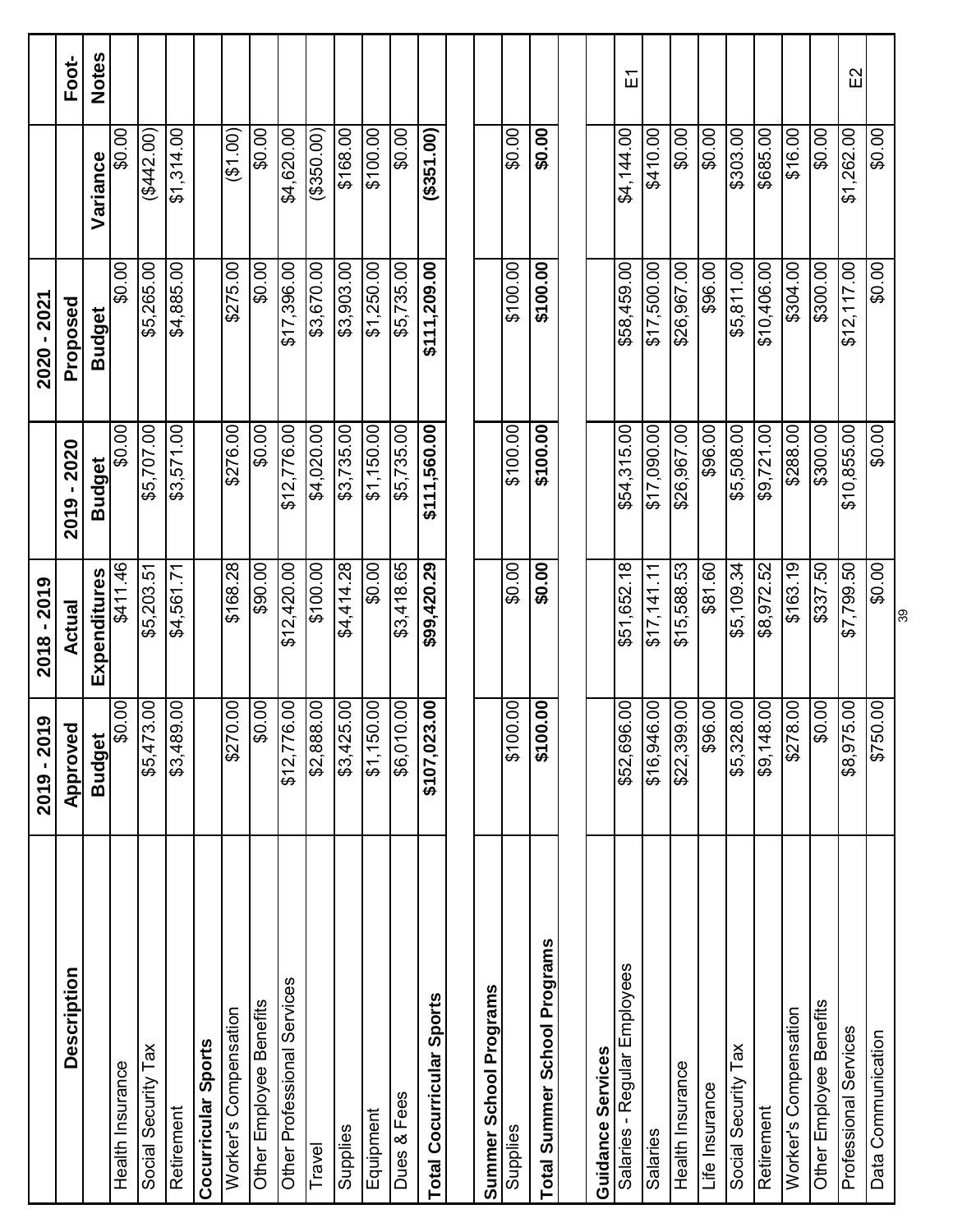|                                  | ၜ<br>2019 - 201             | 2018 - 2019    |                           | 2020 - 2021   |                 |              |
|----------------------------------|-----------------------------|----------------|---------------------------|---------------|-----------------|--------------|
| Description                      | Approved                    | <b>Actual</b>  | 2019 - 2020               | Proposed      |                 | Foot-        |
|                                  | <b>Budget</b>               | Expenditures   | <b>Budget</b>             | <b>Budget</b> | Variance        | <b>Notes</b> |
| Travel                           | $\mathcal{S}_{0}$<br>\$300. | \$33.00        | \$300.00                  | \$425.00      | \$125.00        |              |
| Supplies                         | S<br>\$908                  | \$11.50        | \$496.00                  | \$277.00      | (5219.00)       |              |
| <b>Books</b>                     | S<br>$\frac{1}{2}$          | \$0.00         | $\overline{\text{SO.00}}$ | \$0.00        | \$0.00          |              |
| Furniture & Fixtures             | OO.<br>$\frac{1}{100}$      | \$0.00         | \$0.00                    | \$0.00        | \$0.00          |              |
| Computer Equipment               | OO.<br>œ                    | \$0.00         | \$748.00                  | \$748.00      | \$0.00          |              |
| Dues & Fees                      | $\overline{00}$<br>\$550    | \$170.00       | \$550.00                  | \$550.00      | 00.0\$          |              |
| <b>Total Guidance Services</b>   | .00<br>\$119,111            | \$107,059.97   | \$127,234.00              | \$133,960.00  | \$6,726.00      | ш            |
|                                  |                             |                |                           |               |                 |              |
| Counseling Services              |                             |                |                           |               |                 |              |
| Salaries - Regular Employees     | S<br>\$40,750               | \$40,750.00    | \$42,150.00               | \$42,150.00   | \$0.00          |              |
| Health Insurance                 | S.<br>\$6,064.              | \$6,053.58     | \$7,288.00                | \$4,781.00    | (62,507.00)     |              |
| Life Insurance                   | OO.<br>\$96                 | \$81.60        | \$96.00                   | \$96.00       | \$0.00          |              |
| Social Security Tax              | S<br>$$3,117$ .             | \$3,085.81     | \$3,224.00                | \$3,224.00    | \$0.00          |              |
| Retirement                       | S.<br>\$7,074.              | \$7,074.30     | \$7,503.00                | \$7,503.00    | \$0.00          |              |
| Worker's Compensation            | S<br>$\frac{1}{63}$         | \$103.91       | \$169.00                  | \$168.00      | (61.00)         |              |
| Supplies                         | S<br>\$81                   | \$183.57       | \$255.00                  | \$260.00      | \$5.00          |              |
| <b>Books</b>                     | OO.<br>$\frac{18}{318}$     | \$44.82        | 50.00                     | \$102.00      | \$102.00        |              |
| Video                            | OO.<br>\$59                 | \$0.00         | \$0.00                    | \$0.00        | \$0.00          |              |
| Software                         | OO.<br>\$195.               | \$0.00         | \$0.00                    | \$0.00        | \$0.00          |              |
| Furniture & Fixtures             | S<br>\$250                  | \$0.00         | \$0.00                    | \$0.00        | \$0.00          |              |
| Equipment                        | S<br>œ                      | \$29.71        | \$0.00                    | \$0.00        | \$0.00          |              |
| Dues & Fees                      | S<br>$\Omega$               | \$0.00         | \$129.00                  | \$0.00        | (129.00)        |              |
| <b>Total Counseling Services</b> | S.<br>\$57,967.             | \$57,407.30    | \$60,814.00               | \$58,284.00   | $($ \$2,530.00) |              |
|                                  |                             |                |                           |               |                 |              |
| Health Service Programs          |                             |                |                           |               |                 |              |
| Salaries - Regular Employees     | S<br>\$O                    | \$0.00         | \$0.00                    | \$54,000.00   | \$54,000.00     | 工            |
| Health Insurance                 | $\overline{5}$<br>œ         | \$0.00         | \$0.00                    | \$22,463.00   | \$22,463.00     |              |
| Social Security Tax              | OO.<br><b>Q\$</b>           | \$0.00         | \$0.00                    | \$4,131.00    | \$4,131.00      |              |
|                                  |                             | $\overline{Q}$ |                           |               |                 |              |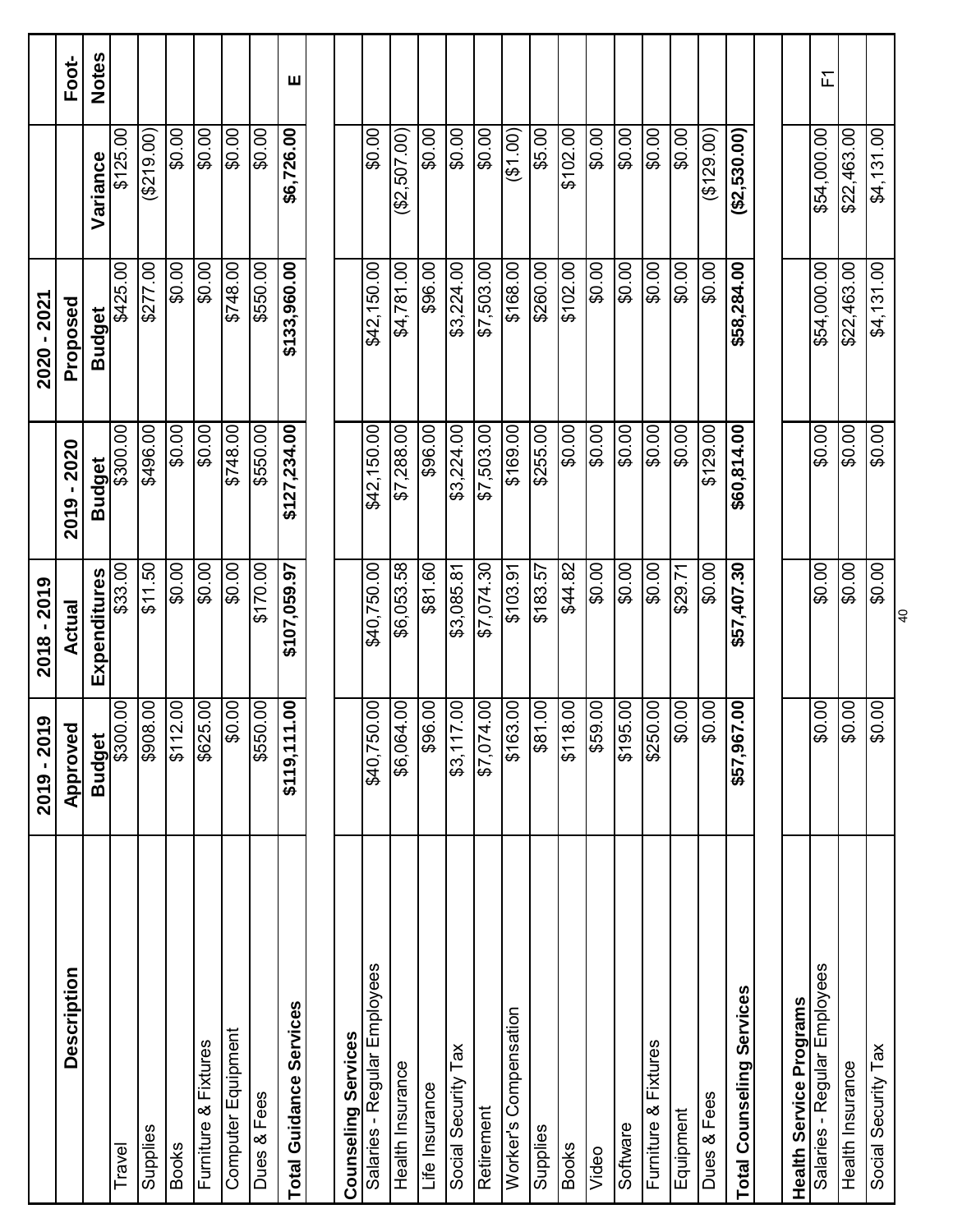|                                          | ග<br>2019 - 201                 | 2018 - 2019   |                 | 2020 - 2021   |               |              |
|------------------------------------------|---------------------------------|---------------|-----------------|---------------|---------------|--------------|
| Description                              | Approved                        | <b>Actual</b> | $-2020$<br>2019 | Proposed      |               | Foot-        |
|                                          | <b>Budget</b>                   | Expenditures  | <b>Budget</b>   | <b>Budget</b> | Variance      | <b>Notes</b> |
| Retirement                               | S<br>င္တ                        | \$0.00        | \$0.00          | \$9,612.00    | \$9,612.00    |              |
| Worker's Compensation                    | $\overline{5}$<br>$\frac{8}{2}$ | \$0.00        | \$0.00          | \$216.00      | \$216.00      |              |
| Professional Services                    | OO.<br>\$98,000                 | \$85,900.00   | 873,770.00      | \$0.00        | (\$73,770.00) | 丘            |
| Repair & Maintenance                     | S.<br>\$450.                    | \$0.00        | \$450.00        | \$200.00      | (\$250.00)    |              |
| Supplies                                 | OO.<br>န္တ                      | \$0.00        | \$0.00]         | \$2,800.00    | \$2,800.00    |              |
| Equipment                                | $\overline{0}$<br>$\frac{8}{2}$ | \$0.00        | \$0.00          | \$8,000.00    | \$8,000.00    |              |
| <b>Total Health Service Programs</b>     | S.<br>\$98,450                  | \$85,900.00   | \$74,220.00     | \$101,422.00  | \$27,202.00   | 고            |
|                                          |                                 |               |                 |               |               |              |
| Psychological Services                   |                                 |               |                 |               |               |              |
| Professional Services                    | OO.<br>\$3,900                  | \$0.00        | \$3,900.00      | \$56,700.00   | \$52,800.00   |              |
| Travel                                   | 00<br>09\$                      | \$0.00        | \$50.00         | \$50.00       | \$0.00        |              |
| <b>Total Psychological Services</b>      | 8.<br>\$3,950.                  | \$0.00        | \$3,950.00      | \$56,750.00   | \$52,800.00   | ပ            |
|                                          |                                 |               |                 |               |               |              |
| Audiology Services<br>Speech &           |                                 |               |                 |               |               |              |
| Salaries                                 | S.<br>\$39,455                  | \$36,322.59   | \$38,668.00     | \$42,672.00   | \$4,004.00    | E            |
| Professional Staff Salary                | $\overline{0}$<br>\$65,030      | \$57,825.24   | \$63,178.00     | \$64,810.00   | \$1,632.00    | 2H           |
| Social Security Tax                      | $\overline{5}$<br>\$7,993       | \$7,202.03    | \$7,791.00      | \$8,222.00    | 001843        |              |
| Worker's Compensation                    | 00<br>\$418                     | \$237.45      | \$408.00        | \$430.00      | \$22.00       |              |
| Other Employee Benefits                  | 00<br>677\$                     | \$0.00        | 8447.00         | \$445.00      | (62.00)       |              |
| Professional Services                    | OO.<br>\$22,800                 | \$11,079.50   | \$28,950.00     | \$27,600.00   | (\$1,350.00)  |              |
| Travel                                   | O.<br>\$2,204.                  | \$340.52      | \$2,204.00      | \$2,204.00    | \$0.00        |              |
| Supplies                                 | S<br>\$477                      | \$366.06      | \$433.00        | \$757.00      | \$324.00      |              |
| Software                                 | OO.<br>\$60                     | \$0.00        | \$60.00         | \$0.00        | $($ \$60.00)  |              |
| Equipment                                | OO.<br>\$                       | \$0.00        | \$472.00        | \$0.00        | (11/12.00)    |              |
| Dues & Fees                              | S.<br>\$2,326                   | \$1,052.35    | \$2,099.00      | \$2,099.00    | \$0.00        |              |
| Total Speech and Audiology Services      | .00<br>\$141,212                | \$114,425.74  | \$144,710.00    | \$149,239.00  | \$4,529.00    | I            |
|                                          |                                 |               |                 |               |               |              |
| Physical & Occupational Therapy Services |                                 |               |                 |               |               |              |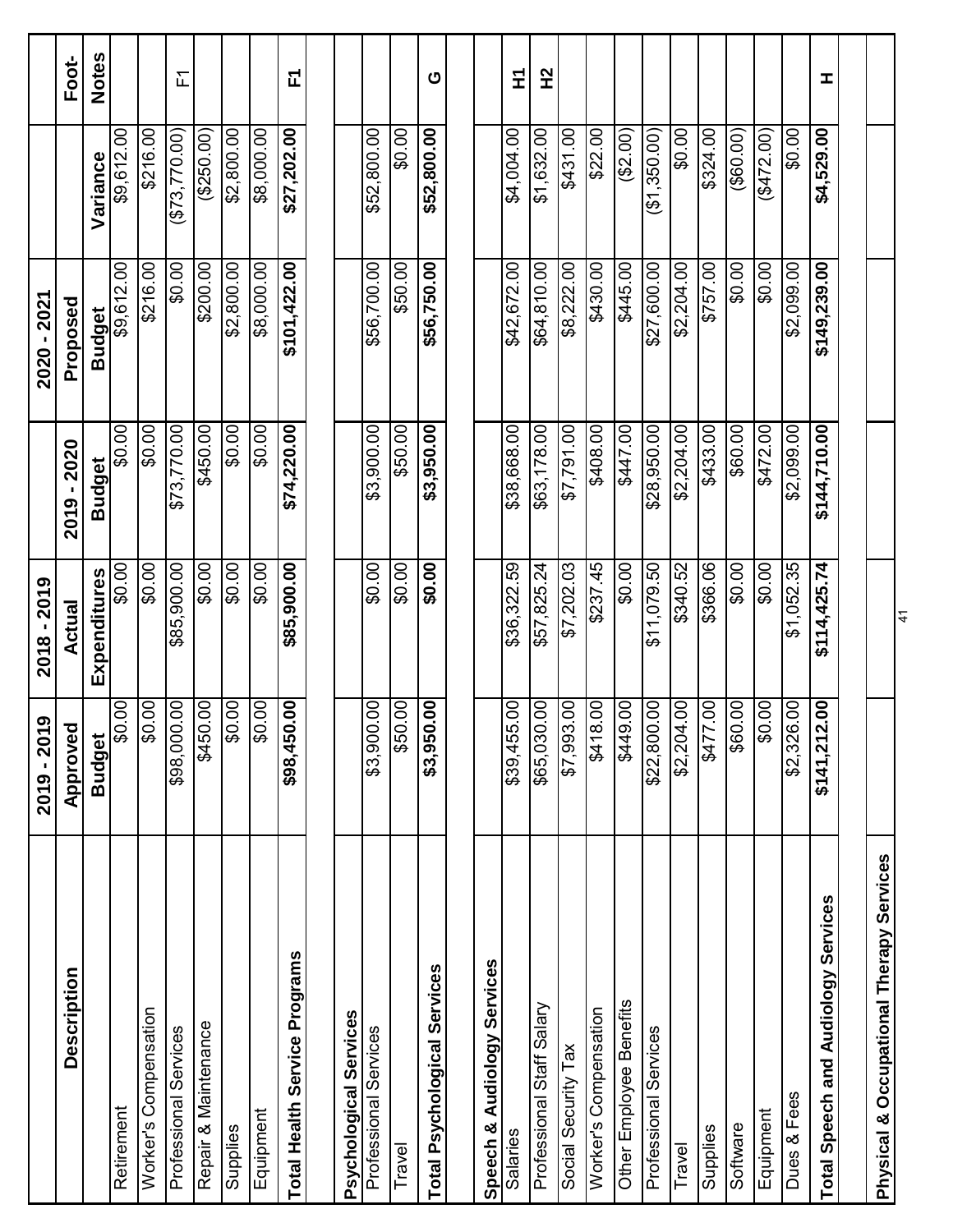|                                                     | ၜ<br>2019 - 201            | 2018 - 2019   |               | 2020 - 2021   |                 |                         |
|-----------------------------------------------------|----------------------------|---------------|---------------|---------------|-----------------|-------------------------|
| Description                                         | Approved                   | <b>Actual</b> | 2019 - 2020   | Proposed      |                 | Foot-                   |
|                                                     | <b>Budget</b>              | Expenditures  | <b>Budget</b> | <b>Budget</b> | Variance        | <b>Notes</b>            |
| Professional Staff Salary                           | $\overline{0}$<br>\$44,600 | \$42,321.49   | \$47,621.00   | \$48,552.00   | \$931.00        |                         |
| Social Security Tax                                 | S.<br>\$3,412              | \$3,237.60    | \$3,642.00    | \$3,714.00    | \$72.00         |                         |
| Worker's Compensation                               | S.<br>$rac{8}{218}$        | \$108.37      | \$190.00      | \$194.00      | \$4.00          |                         |
| Professional Services                               | .00<br>\$23,100            | \$17,338.75   | \$32,340.00   | \$32,340.00   | \$0.00          |                         |
| Travel                                              | $\overline{0}$<br>\$350    | \$110.91      | \$350.00      | \$409.00      | \$59.00         |                         |
| Supplies                                            | OO.<br>6404                | \$318.89      | \$408.00      | \$500.00      | 00'26\$         |                         |
| Dues & Fees                                         | OO.<br>\$1,000.            | \$519.27      | \$1,000.00    | \$500.00      | (3500.00)       |                         |
| Occupational Therapy<br><b>Total Physical &amp;</b> | .00<br>\$73,044            | \$63,955.28   | \$85,551.00   | \$86,209.00   | \$658.00        |                         |
|                                                     |                            |               |               |               |                 |                         |
| Other Support Services                              |                            |               |               |               |                 |                         |
| Salaries                                            | S<br>\$5,000               | \$0.00        | \$4,000.00    | \$4,000.00    | \$0.00          |                         |
| Social Security Tax                                 | OO.<br>\$383.              | \$0.00        | \$306.00      | 00:908\$      | \$0.00          |                         |
| Worker's Compensation                               | OO.<br>\$20                | \$12.76       | \$16.00       | \$16.00       | \$0.00          |                         |
| Professional Services                               | OO.<br>\$13,275.           | \$8,866.25    | \$9,275.00    | \$12,025.00   | \$2,750.00      |                         |
| Other Professional Services                         | OO.<br>\$57,960            | \$49,700.00   | \$57,960.00   | \$66,500.00   | \$8,540.00      | $\overline{ }$          |
| Travel                                              | OO.<br>$\frac{1}{200}$     | \$7,161.79    | \$10,164.00   | \$188.00      | $($ \$9,976.00) | $\overline{\mathbf{C}}$ |
| Supplies                                            | OO.<br>\$450               | \$1,088.33    | 6188.00       | \$236.00      | \$48.00         |                         |
| <b>Books</b>                                        | S.<br>\$354                | \$345.00      | \$236.00      | \$0.00        | (236.00)        |                         |
| Dues & Fees                                         | OO.<br>\$6,222             | \$7,096.36    | \$5,222.00    | \$4,691.00    | $($ \$531.00)   |                         |
| Total Other Support Services                        | .00<br>\$83,864            | \$74,270.49   | \$87,367.00   | \$87,962.00   | \$595.00        |                         |
|                                                     |                            |               |               |               |                 |                         |
| <b>Technology Services</b>                          |                            |               |               |               |                 |                         |
| Salaries                                            | S<br>$\overline{03}$       | \$34.00       | \$0.00]       | \$0.00        | 00.0\$          |                         |
| Salaries                                            | OO.<br>\$4,000.            | \$4,221.00    | \$4,400.00    | \$4,400.00    | \$0.00          |                         |
| Social Security Tax                                 | S<br>\$306.                | \$325.51      | \$337.00      | 00.788\$      | \$0.00          |                         |
| Retirement                                          | OO.<br>\$694               | \$738.67      | \$783.00      | \$783.00      | \$0.00          |                         |
| Worker's Compensation                               | OO.<br>\$12                | \$157.45      | \$14.00       | \$13.00       | (61.00)         |                         |
| Professional Services                               | OO.<br>\$10,973.           | \$3,427.70    | \$10,973.00   | \$12,976.00   | \$2,003.00      |                         |
|                                                     |                            | $\frac{2}{3}$ |               |               |                 |                         |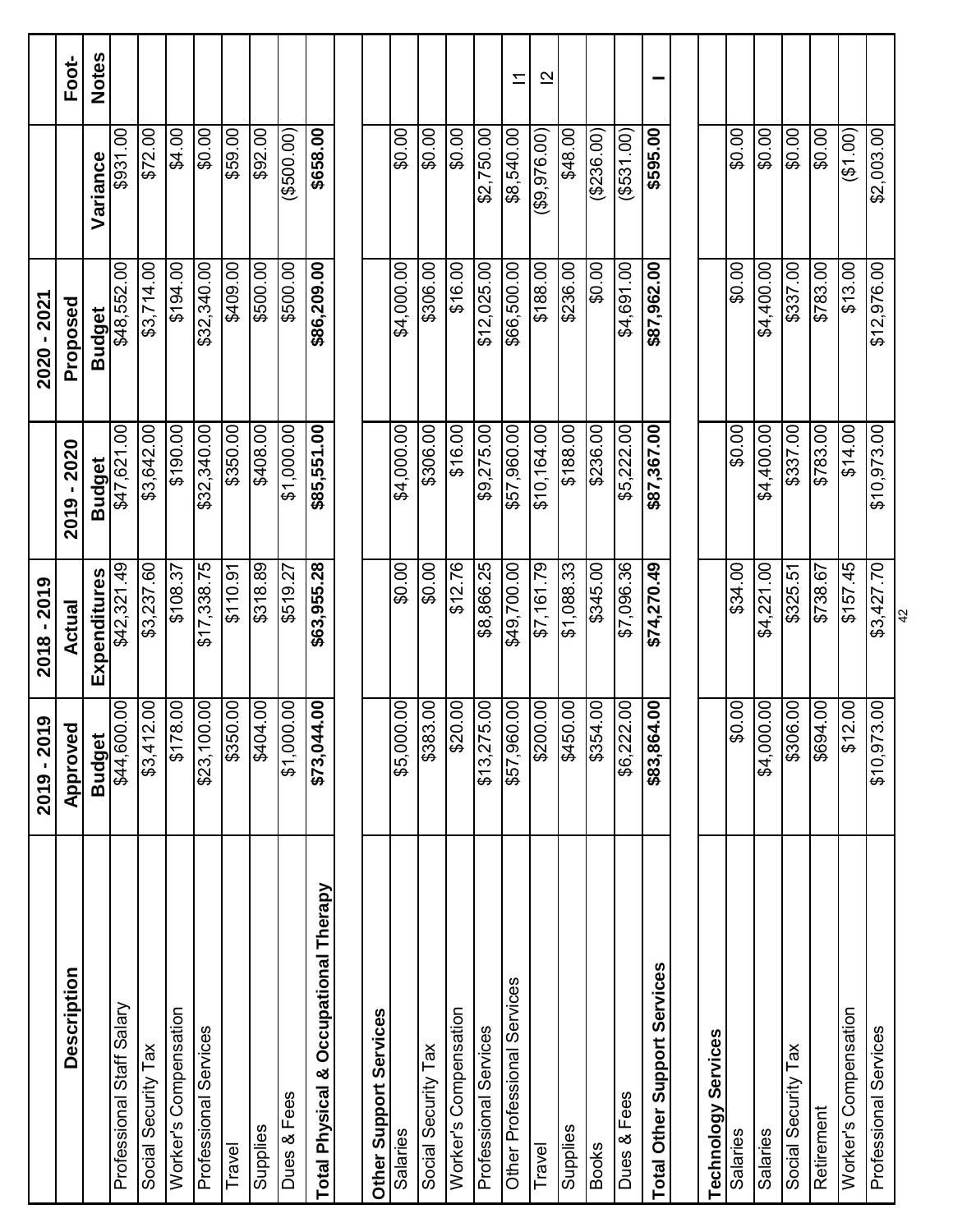|                                  | ග<br>2019 - 201                      | 2018 - 2019   |               | 2020 - 2021   |                 |                  |
|----------------------------------|--------------------------------------|---------------|---------------|---------------|-----------------|------------------|
| Description                      | Approved                             | <b>Actual</b> | 2020<br>2019  | Proposed      |                 | Foot-            |
|                                  | <b>Budget</b>                        | Expenditures  | <b>Budget</b> | <b>Budget</b> | Variance        | <b>Notes</b>     |
| Repair & Maintenance             | 8<br>င္တ                             | \$151.99      | \$0.00        | \$0.00        | \$0.00          |                  |
| Supplies                         | $\mathsf{S}$<br>\$1,888              | \$480.35      | \$1,888.00    | \$1,082.00    | (3806.00)       |                  |
| Software                         | $\overline{00}$<br>\$18,670.         | \$1,699.00    | \$18,670.00   | \$18,670.00   | 00.0\$          |                  |
| Computer Equipment               | S<br>\$22,636                        | \$17,288.20   | \$22,636.00   | \$30,000.00   | \$7,364.00      | ニ                |
| Dues & Fees                      | $\overline{0}$<br>\$3,300            | \$3,020.62    | \$3,300.00    | \$10,700.00   | \$7,400.00      | Ξ                |
| <b>Total Technology Services</b> | 8<br>\$62,479                        | \$31,544.49   | \$63,001.00   | \$78,961.00   | \$15,960.00     | こうしょう こうしゅう こうしゃ |
|                                  |                                      |               |               |               |                 |                  |
| Improvement of Instruction       |                                      |               |               |               |                 |                  |
| Salaries - Regular Employees     | 8<br>\$28,000                        | \$1,607.34    | \$28,000.00   | \$28,000.00   | \$0.00          |                  |
| Social Security Tax              | S.<br>\$2,142                        | \$159.46      | \$2,142.00    | \$2,142.00    | \$0.00          |                  |
| Retirement                       | S<br>\$4,861.                        | \$533.27      | \$4,984.00    | \$4,984.00    | \$0.00          |                  |
| <b>Tuition Reimbursement</b>     | S<br>\$14,000                        | \$6,273.00    | \$14,000.00   | \$14,000.00   | 00.0\$          |                  |
| Worker's Compensation            | S<br>\$112                           | \$71.40       | \$112.00      | \$112.00      | \$0.00          |                  |
| Professional Services            | $\overline{SO}$<br>\$26,000          | \$150.00      | \$26,000.00   | \$26,000.00   | \$0.00          |                  |
| Travel                           | S<br>\$1,000.                        | \$0.00        | \$1,000.00    | \$1,000.00    | \$0.00          |                  |
| Supplies                         | $\mathsf{S}$<br>\$600.               | \$88.88       | \$600.00      | \$600.00      | \$0.00          |                  |
| <b>Books</b>                     | S<br>$\overline{\phantom{0}}$ \$600. | \$0.00        | \$600.00      | \$600.00      | \$0.00          |                  |
| Software                         | S<br>\$1,800                         | \$1,788.31    | \$1,800.00    | \$2,000.00    | \$200.00        |                  |
| Dues & Fees                      | $\mathsf{S}$<br>\$3,000.             | \$1,652.00    | \$3,000.00    | \$3,525.00    | \$525.00        |                  |
| Fund Transfers                   | 00<br>$$8,911$ .                     | \$8,911.00    | \$8,911.00    | \$8,911.00    | \$0.00          |                  |
| Total Improvement of Instruction | $\mathbf{S}$<br>\$91,026             | \$21,234.66   | \$91,149.00   | \$91,874.00   | \$725.00        |                  |
|                                  |                                      |               |               |               |                 |                  |
| Educational Media Services       |                                      |               |               |               |                 |                  |
| Salaries - Regular Employees     | S<br>\$42,850                        | \$42,850.00   | \$44,275.00   | \$44,276.00   | \$1.00          |                  |
| Salaries                         | $\mathcal{S}$<br>\$15,018            | \$14,620.06   | \$15,456.00   | \$0.00        | (15, 456.00)    | Σ                |
| Health Insurance                 | S<br>\$12,107                        | \$12,107.16   | \$14,577.00   | \$8,320.00    | $($ \$6,257.00) | K <sub>2</sub>   |
| Life Insurance                   | S<br>\$96.                           | \$81.60       | \$96.00       | \$92.00       | (64.00)         |                  |
| Social Security Tax              | $\mathcal{S}$<br>\$4,427.            | \$4,253.57    | \$4,570.00    | \$3,388.00    | (61, 182.00)    |                  |
|                                  |                                      | 43            |               |               |                 |                  |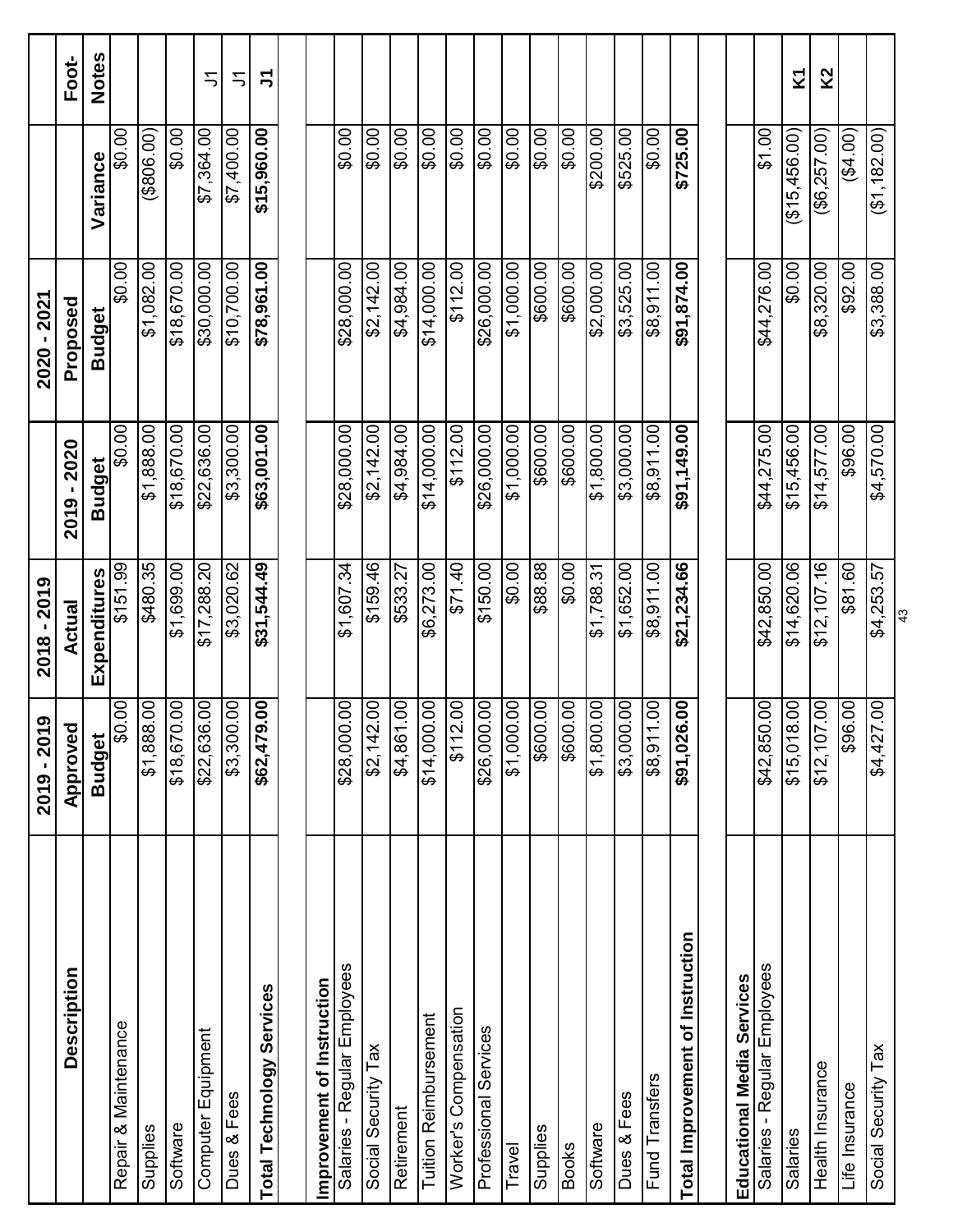|                                    | 6<br>2019 - 201           | $2018 - 2019$ |                 | 2020 - 2021   |                               |              |
|------------------------------------|---------------------------|---------------|-----------------|---------------|-------------------------------|--------------|
| Description                        | Approved                  | Actual        | $-2020$<br>2019 | Proposed      |                               | Foot-        |
|                                    | <b>Budget</b>             | Expenditures  | <b>Budget</b>   | <b>Budget</b> | Variance                      | <b>Notes</b> |
| Retirement                         | $\overline{0}$<br>\$7,610 | \$7,438.83    | \$7,881.00      | \$7,882.00    | \$1.00                        |              |
| Worker's Compensation              | S<br>\$231                | \$160.64      | \$239.00        | \$177.00      | $($ \$62.00)                  |              |
| Other Professional Services        | OO.<br>\$1,800            | \$1,025.00    | \$0.00          | \$1,800.00    | \$1,800.00                    |              |
| Repair & Maintenance               | 00.<br>\$400              | \$0.00        | 00.00           | 00.00\$       | \$0.00                        |              |
| Supplies                           | S<br>\$1,374              | \$1,351.18    | \$746.00        | \$538.00      | (208.00)                      |              |
| <b>Books</b>                       | OO.<br>\$6,660            | \$4,302.21    | \$7,720.00      | \$4,000.00    | $($ \$3,720.00)               | K3           |
| Software                           | S<br>င္တ                  | \$0.00        | \$1,800.00      | \$0.00        | (\$1,800.00)                  | K3           |
| Total Educational Media Services   | .00<br>\$92,573           | \$88,190.25   | \$97,760.00     | \$70,873.00   | (\$26,887.00)                 | ×            |
|                                    |                           |               |                 |               |                               |              |
| School Board Services              |                           |               |                 |               |                               |              |
| Salaries - Regular Employees       | $\frac{8}{10}$<br>\$9,308 | \$9,472.00    | \$9,308.00      | \$9,308.00    | \$0.00                        |              |
| Social Security Tax                | S<br>\$712                | \$724.60      | \$712.00        | \$712.00      | \$0.00                        |              |
| Worker's Compensation              | $\overline{0}$<br>\$37    | \$25.50       | \$37.00         | \$37.00       | \$0.00                        |              |
| Professional Educational Services  | 00.1<br>\$21,000          | \$22,823.00   | \$20,500.00     | \$20,500.00   | \$0.00                        |              |
| Insurance - Other                  | S<br>\$14,336             | \$5,790.67    | \$11,836.00     | \$11,836.00   | \$0.00                        |              |
| Advertising                        | 00<br>\$4,100             | \$2,651.00    | \$4,100.00      | \$4,100.00    | \$0.00                        |              |
| Printing & Binding                 | S<br>008'1\$              | \$1,361.73    | \$1,800.00      | \$1,800.00    | $\overline{\phantom{0}50.00}$ |              |
| Supplies                           | OO.<br>\$1,800            | \$1,910.21    | \$1,800.00      | \$1,800.00    | \$0.00                        |              |
| Food                               | $\overline{5}$<br>င္တ     | \$115.61      | \$0.00          | \$0.00        | \$0.00                        |              |
| Dues & Fees                        | 00<br>\$8,100             | \$5,111.06    | \$8,100.00      | \$5,800.00    | (\$2,300.00)                  | ℶ            |
| <b>Total School Board Services</b> | OO.<br>\$61,193           | \$49,985.38   | \$58,193.00     | \$55,893.00   | (52,300.00)                   | ᆜ            |
|                                    |                           |               |                 |               |                               |              |
| Office of Superintendent           |                           |               |                 |               |                               |              |
| Appropriations                     | OO.<br>\$415,361          | \$415,360.40  | \$447,861.00    | \$488,093.00  | \$40,232.00                   | ΣÎ           |
| Total Office of Superintendent     | .00<br>\$415,361          | \$415,360.40  | \$447,861.00    | \$488,093.00  | \$40,232.00                   | Σ            |
|                                    |                           |               |                 |               |                               |              |
| Coordinator of Special Services    |                           |               |                 |               |                               |              |
| Travel                             | \$1,250.00                | \$824.10      | \$1,000.00      | \$1,000.00    | \$0.00                        |              |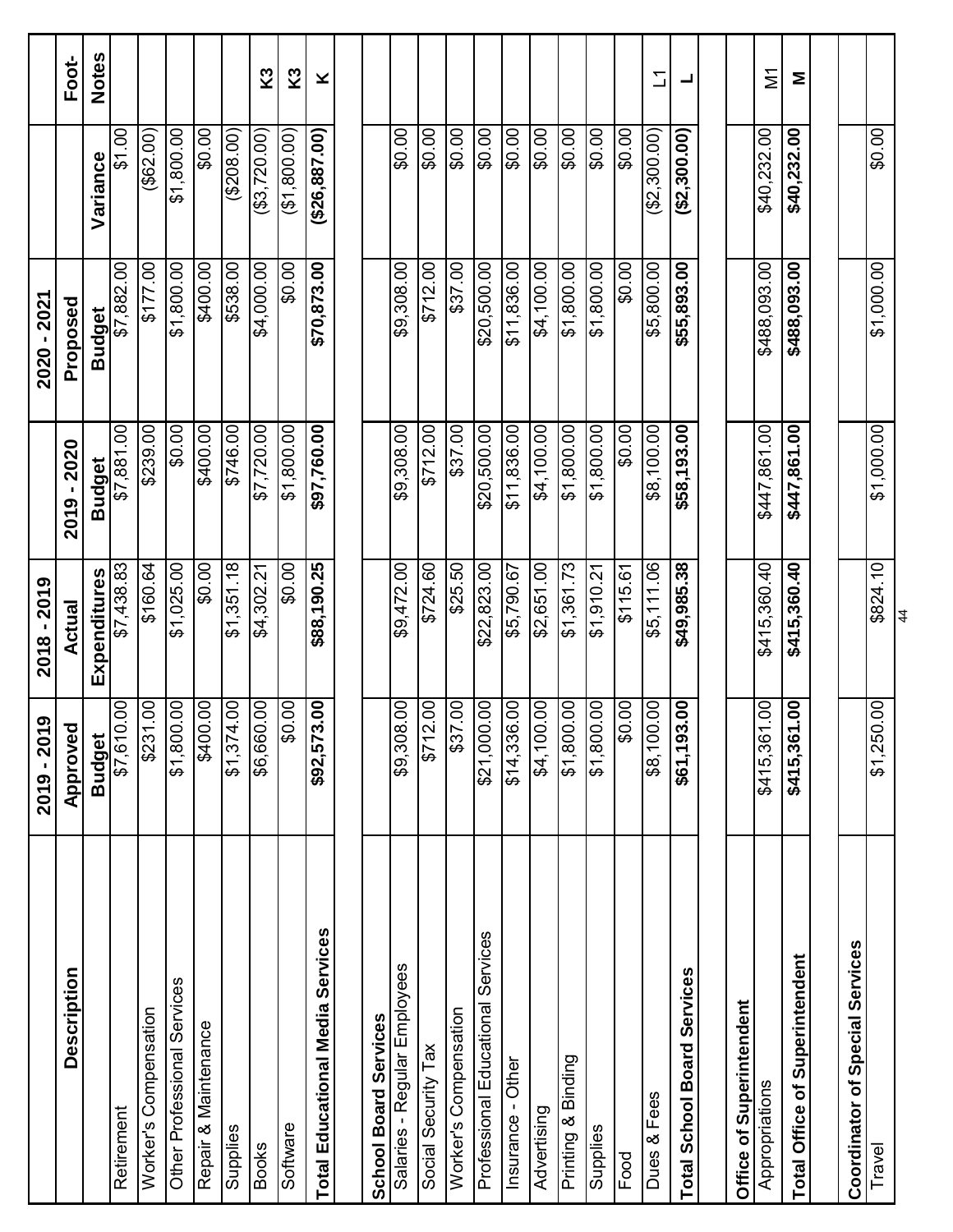|                                       | ග<br>2019 - 201             | 2018 - 2019         |               | 2020 - 2021   |             |                |
|---------------------------------------|-----------------------------|---------------------|---------------|---------------|-------------|----------------|
| Description                           | Approvec                    | Actual              | 2019 - 2020   | Proposed      |             | Foot-          |
|                                       | <b>Budget</b>               | <b>Expenditures</b> | <b>Budget</b> | <b>Budget</b> | Variance    | <b>Notes</b>   |
| Total Coordinator of Special Services | .00<br>\$1,250              | \$824.10            | \$1,000.00    | \$1,000.00    | \$0.00      |                |
|                                       |                             |                     |               |               |             |                |
| Director of Title                     |                             |                     |               |               |             |                |
| Salaries - Regular Employees          | OO.<br>\$3,000              | \$0.00              | \$3,000.00    | \$3,000.00    | \$0.00      |                |
| Social Security Tax                   | S<br>\$230                  | \$0.00              | \$230.00      | \$229.00      | (61.00)     |                |
| Retirement                            | S.<br>\$500                 | \$0.00              | \$534.00      | \$534.00      | \$0.00      |                |
| Worker's Compensation                 | S.<br>\$24                  | \$0.00              | \$24.00       | \$24.00       | \$0.00      |                |
| Travel                                | S<br>\$500                  | \$0.00              | \$500.00      | \$500.00      | \$0.00      |                |
| Total Director of Title I             | $\overline{0}$<br>\$4,254   | \$0.00              | \$4,288.00    | \$4,287.00    | (61.00)     |                |
|                                       |                             |                     |               |               |             |                |
| Director of School Health             |                             |                     |               |               |             |                |
| Salaries - Regular Employees          | S.<br>$\frac{6}{2}$         | \$0.00              | \$0.00        | \$6,000.00    | \$6,000.00  |                |
| Social Security Tax                   | S<br>င္တ                    | \$0.00              | \$0.00        | \$459.00      | \$459.00    |                |
| Retirement                            | OO.<br>$\frac{6}{2}$        | \$0.00              | \$0.00        | \$1,068.00    | \$1,068.00  |                |
| Worker's Compensation                 | $\overline{0}$<br>င္တ       | \$0.00              | \$0.00        | \$24.00       | \$24.00     |                |
| Total Director of School Health       | $\overline{0}$<br>န္တ       | \$0.00              | \$0.00        | \$7,551.00    | \$7,551.00  | Z              |
|                                       |                             |                     |               |               |             |                |
| Office of Principal                   |                             |                     |               |               |             |                |
| Salaries - Regular Employees          | $\frac{8}{10}$<br>\$167,108 | \$167,109.00        | \$86,971.00   | \$88,580.00   | \$1,609.00  | δ              |
| Salaries                              | OO.<br>\$11,104             | \$102,258.97        | \$78,197.00   | \$85,002.00   | \$6,805.00  | $\delta$       |
| Salaries                              | OO.<br>\$5,600              | \$5,600.00          | \$1,500.00    | \$5,000.00    | \$3,500.00  | $\overline{O}$ |
| Health Insurance                      | S<br>\$48,429.              | \$31,780.28         | \$36,606.00   | \$55,742.00   | \$19,136.00 | $\overline{O}$ |
| Life Insurance                        | $\overline{0}$<br>\$192     | \$163.20            | \$192.00      | \$192.00      | \$0.00      |                |
| Social Security Tax                   | S<br>\$21,712               | \$20,711.04         | \$12,750.00   | \$13,662.00   | \$912.00    |                |
| Retirement                            | S<br>\$28,280               | \$29,982.47         | \$14,003.00   | \$16,658.00   | \$2,655.00  |                |
| <b>Tuition Reimbursement</b>          | S.<br>\$4,000               | \$0.00              | \$4,000.00    | \$2,000.00    | (2,000.00)  |                |
| Worker's Compensation                 | 00<br>\$1,135               | \$687.19            | \$1,135.00    | \$928.00      | (207.00)    |                |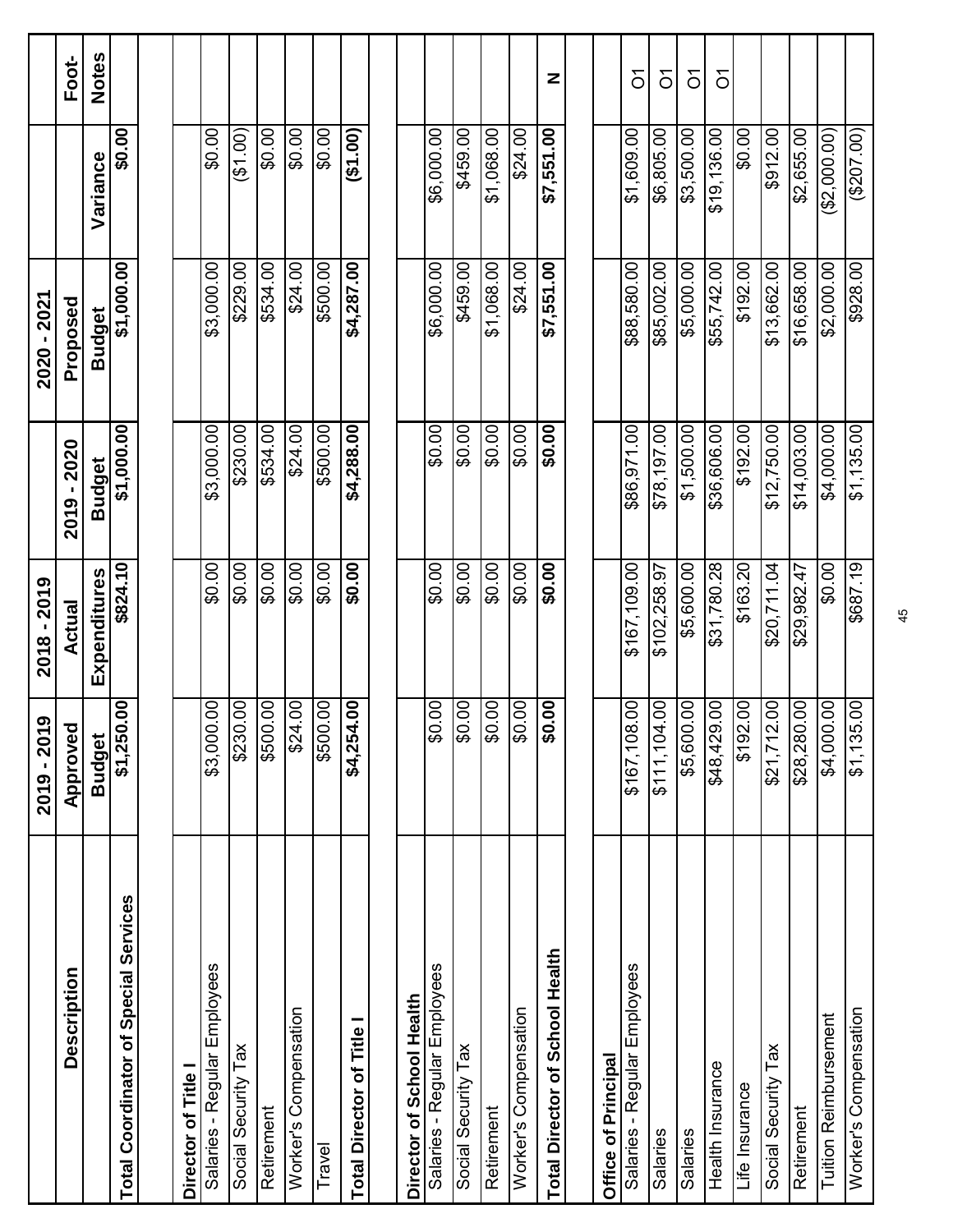|                              | ග<br>2019 - 201               | 2018 - 2019              |               | 2020 - 2021   |                 |                     |
|------------------------------|-------------------------------|--------------------------|---------------|---------------|-----------------|---------------------|
| Description                  | Approved                      | <b>Actual</b>            | 2019 - 2020   | Proposed      |                 | Foot-               |
|                              | <b>Budget</b>                 | Expenditures             | <b>Budget</b> | <b>Budget</b> | Variance        | <b>Notes</b>        |
| Other Employee Benefits      | 8<br>\$3,435                  | \$2,062.50               | \$3,435.00    | \$3,435.00    | \$0.00          |                     |
| Other Professional Services  | $\overline{0}$<br>\$6,957     | \$6,183.07               | \$6,957.00    | \$6,425.00    | $($ \$532.00)   |                     |
| Repair & Maintenance         | $\overline{6}$<br>\$500.      | \$135.54                 | \$400.00      | 6400.00       | \$0.00          |                     |
| Insurance - Other            | $\mathsf{S}$<br>\$700.        | \$400.00                 | \$500.00      | \$500.00      | \$0.00          |                     |
| Communications               | $\mathsf{S}$<br>\$8,300.      | \$12,485.18              | \$8,900.00    | \$12,397.00   | \$3,497.00      |                     |
| Postage                      | $\overline{0}$<br>\$5,500.    | \$2,123.65               | \$3,500.00    | \$3,500.00    | \$0.00          |                     |
| Printing & Binding           | S<br>\$1,800.                 | \$0.00                   | \$1,636.00    | \$1,780.00    | \$144.00        |                     |
| Travel                       | $\mathbf{S}$<br>\$3,216.      | \$297.00                 | \$3,216.00    | \$1,785.00    | (61, 431.00)    |                     |
| Supplies                     | S<br>\$9,969.                 | \$3,421.47               | \$7,580.00    | \$10,900.00   | \$3,320.00      |                     |
| Food                         | $\overline{00}$<br>\$1,300.   | \$39.43                  | \$1,300.00    | \$1,300.00    | \$0.00          |                     |
| <b>Books</b>                 | S<br>င္တ                      | $\overline{\phantom{0}}$ | \$1,181.00    | \$1,090.00    | (901.00)        |                     |
| Furniture & Fixtures         | S<br>\$1,500                  | \$0.00                   | \$250.00      | \$0.00        | (250.00)        |                     |
| Computer Equipment           | S<br>\$1,300.                 | \$0.00                   | \$0.00        | \$0.00        | \$0.00          |                     |
| Equipment                    | OO.<br>\$325.                 | \$0.00                   | \$325.00      | \$0.00        | (\$325.00)      |                     |
| Dues & Fees                  | S<br>\$2,950                  | \$1,684.95               | \$3,750.00    | \$3,570.00    | (5180.00)       |                     |
| Total Office of Principal    | $\mathbf{S}$<br>\$435,312     | \$387,124.94             | \$278,284.00  | \$314,846.00  | \$36,562.00     | $\circ$             |
|                              |                               |                          |               |               |                 |                     |
| <b>Plant Services</b>        |                               |                          |               |               |                 |                     |
| Salaries - Regular Employees | $\mathsf{S}$<br>\$212,501     | \$212,536.90             | \$183,422.00  | \$188,102.00  | \$4,680.00      | $\overline{\Delta}$ |
| Health Insurance             | $\mathcal{S}_{0}$<br>\$66,589 | \$51,325.20              | \$60,552.00   | \$66,557.00   | \$6,005.00      | $\overline{a}$      |
| Social Security Tax          | $\overline{00}$<br>\$16,256   | \$15,603.61              | \$14,032.00   | \$14,389.00   | \$357.00        |                     |
| Worker's Compensation        | S<br>\$6,375.                 | \$3,537.93               | \$5,502.00    | \$5,502.00    | 0.00<br>↮       |                     |
| Other Employee Benefits      | $\mathcal{S}$<br>\$3,745.     | \$4,151.00               | \$3,745.00    | \$3,745.00    | \$0.00          |                     |
| Other Professional Services  | $\infty$<br>\$71,181          | \$65,352.97              | \$61,666.00   | \$66,844.00   | \$5,178.00      |                     |
| Water & Sewer                | S<br>\$17,000.                | \$9,989.64               | \$12,000.00   | \$11,920.00   | $($ \$80.00 $)$ |                     |
| Rubbish Removal              | S<br>\$8,500.                 | \$9,538.00               | \$11,300.00   | \$9,000.00    | (\$2,300.00)    |                     |
| Snowplowing Services         | S<br>\$12,500                 | \$19,102.50              | \$11,500.00   | \$17,000.00   | \$5,500.00      | P2                  |
| Repair & Maintenance         | $\mathcal{S}$<br>\$59,680     | \$35,132.99              | \$44,680.00   | \$50,180.00   | \$5,500.00      | P2                  |
|                              |                               | 46                       |               |               |                 |                     |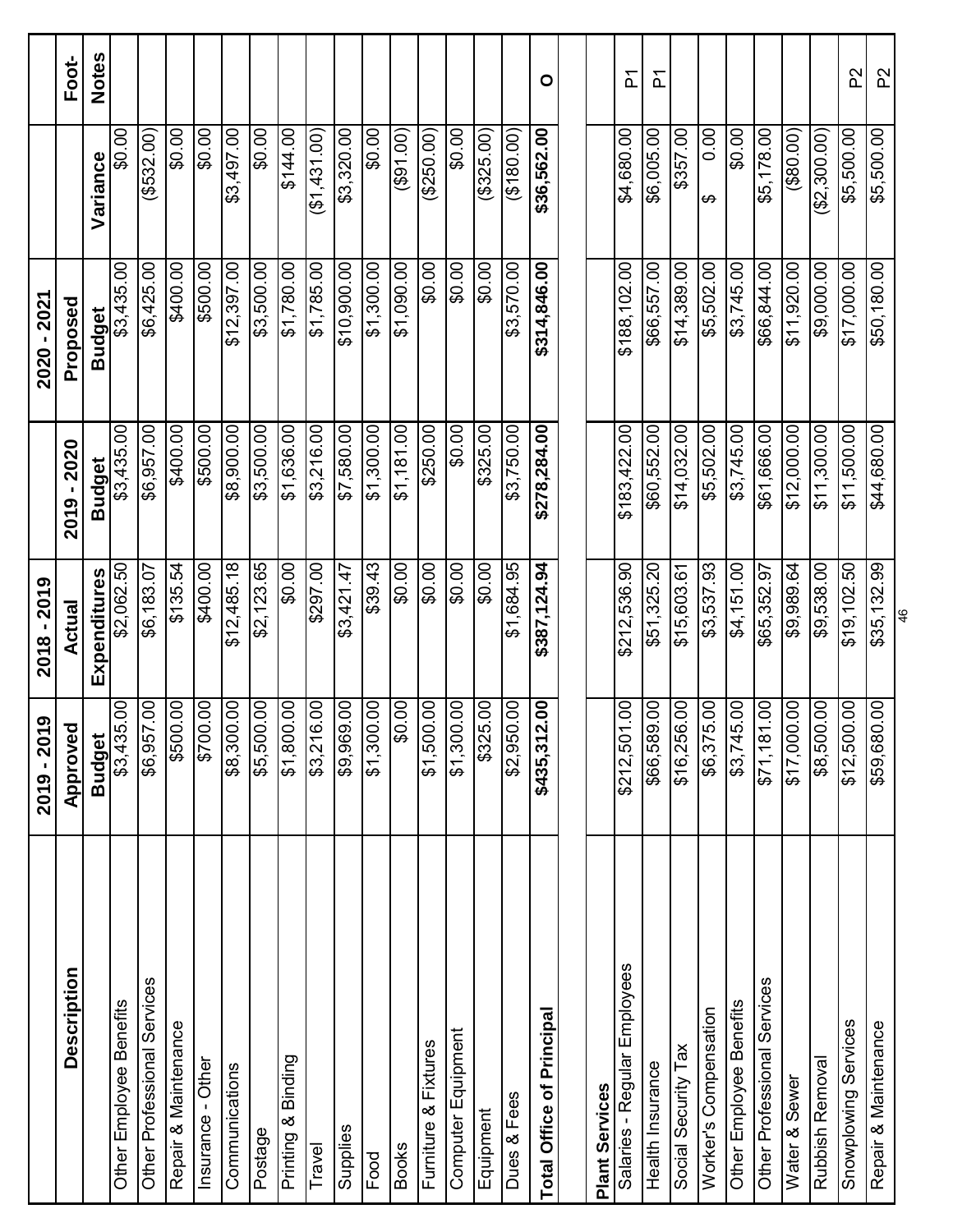|                                        | ග<br>2019 - 201             | 2018 - 2019  |               | 2020 - 2021   |                                      |                  |
|----------------------------------------|-----------------------------|--------------|---------------|---------------|--------------------------------------|------------------|
| Description                            | Approved                    | Actual       | 2019 - 2020   | Proposed      |                                      | Foot-            |
|                                        | <b>Budget</b>               | Expenditures | <b>Budget</b> | <b>Budget</b> | Variance                             | <b>Notes</b>     |
| Insurance - Other                      | $\overline{0}$<br>\$21,500  | \$26,468.66  | \$25,000.00   | \$30,000.00   | \$5,000.00                           | ဥ                |
| Travel                                 | 00<br>$\frac{2}{3800}$      | \$127.00     | \$500.00      | \$500.00      | \$0.00                               |                  |
| Supplies                               | 00<br>\$44,616              | \$30,293.00  | \$34,616.00   | \$37,116.00   | \$2,500.00                           |                  |
| Electricity                            | OO.<br>\$102,000            | \$107,192.20 | \$90,000.00   | \$80,103.00   | 9,897.00)<br>$\overline{\mathbf{e}}$ | 54               |
| Propane                                | $\overline{0}$<br>\$26,000. | \$20,743.89  | \$15,750.00   | \$11,400.00   | (\$4,350.00)                         | ЪS               |
| Fuel Oil                               | S<br>\$89,375               | \$89,564.68  | \$91,840.00   | \$89,829.00   | (\$2,011.00)                         |                  |
| Diesel Fuel                            | S<br>$$625$ .               | \$143.44     | \$450.00      | \$300.00      | (150.00)                             |                  |
| Equipment                              | OO.<br>\$7,000.             | \$9,247.73   | \$900.00      | \$5,000.00    | \$4,100.00                           |                  |
| Dues & Fees                            | S<br>\$1,925.               | \$3,641.92   | \$1,925.00    | \$3,535.00    | \$1,610.00                           |                  |
| <b>Total Plant Services</b>            | .00<br>\$768,168            | \$713,693.26 | \$669,380.00  | \$691,022.00  | \$21,642.00                          | Q,               |
|                                        |                             |              |               |               |                                      |                  |
| Transportation - To/From School        |                             |              |               |               |                                      |                  |
| Salaries - Regular Employees           | S.<br>\$6,750.              | \$0.00       | \$6,390.00    | \$15,840.00   | \$9,450.00                           | $\overline{G}$   |
| Social Security Tax                    | S<br>\$516.                 | \$0.00       | \$489.00      | \$1,212.00    | \$723.00                             |                  |
| Worker's Compensation                  | OO.<br>\$338.               | \$0.00       | \$320.00      | \$792.00      | \$472.00                             |                  |
| Repair & Maintenance                   | S.<br>\$O                   | \$1,902.45   | \$0.00        | \$0.00        | \$0.00                               |                  |
| Purchased Transportation Services      | OO.<br>\$182,332            | \$193,173.64 | \$160,707.00  | \$163,894.00  | \$3,187.00                           | 3<br>C           |
| Diesel Fuel                            | OO.<br>\$3,000.             | \$47.00      | \$2,200.00    | \$2,200.00    | \$0.00                               |                  |
| Dues & Fees                            | OO.<br>œ                    | \$648.60     | \$0.00        | \$0.00        | \$0.00                               |                  |
| Total Transportation-To/From School    | 8.<br>\$192,936             | \$195,771.69 | \$170,106.00  | \$183,938.00  | \$13,832.00                          | $\sigma$         |
| <b>Transportation Special Programs</b> |                             |              |               |               |                                      |                  |
| Salaries - Regular Employees           | S<br>\$4,680.               | \$9,470.40   | \$5,040.00    | \$5,040.00    | \$0.00                               |                  |
| Social Security Tax                    | S<br>\$358.                 | \$723.20     | \$386.00      | \$386.00      | \$0.00                               |                  |
| Worker's Compensation                  | S<br>\$234.                 | \$335.95     | \$252.00      | \$252.00      | \$0.00                               |                  |
| Other Employee Benefits                | 00<br>œ                     | \$220.00     | \$0.00        | \$0.00        | \$0.00                               |                  |
| Repair & Maintenance                   | $\overline{00}$<br>\$3,200. | \$5,153.50   | \$2,000.00    | \$5,000.00    | \$3,000.00                           | $\tilde{\simeq}$ |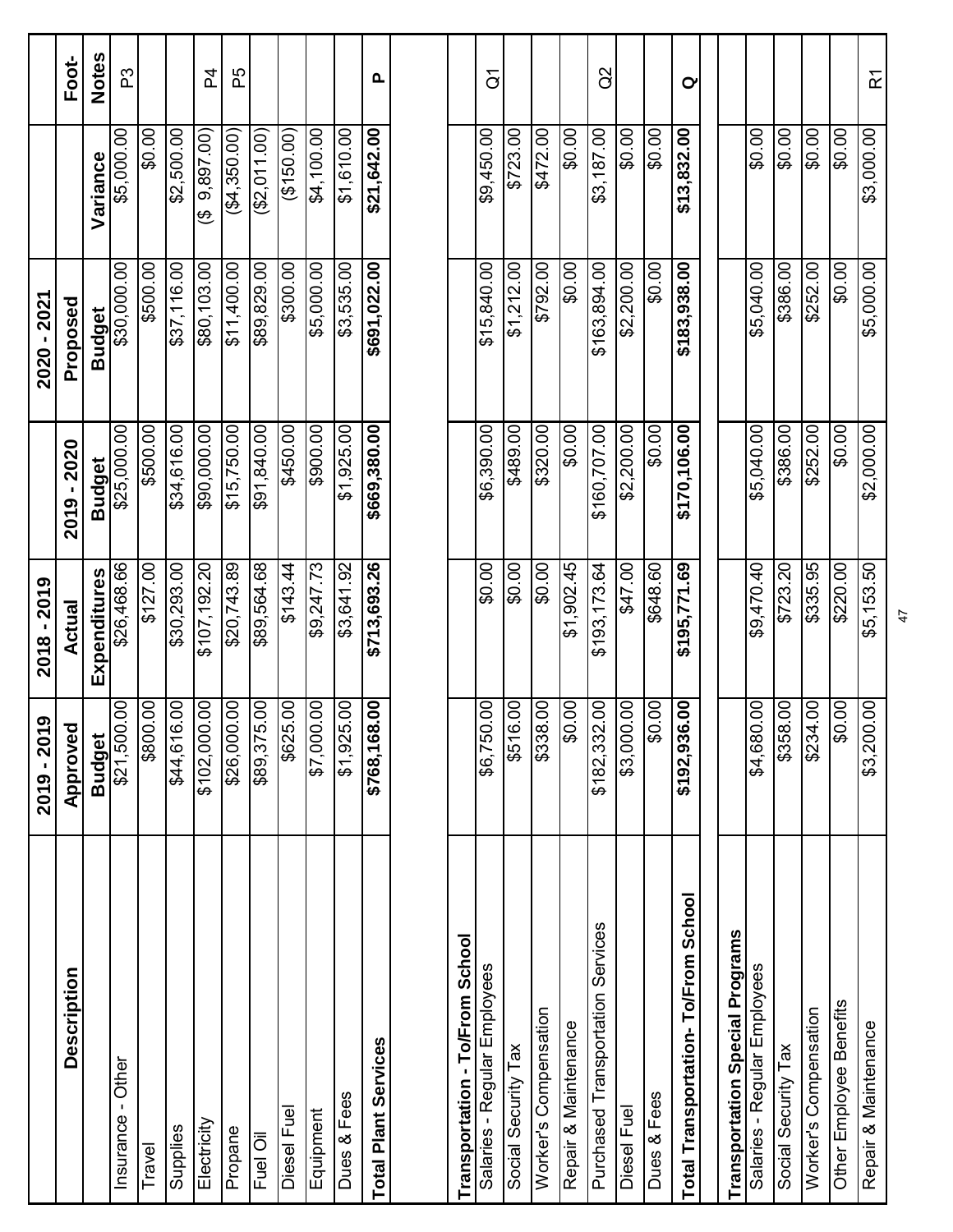|                                              | ၜ<br>2019 - 201                  | 2018 - 2019   |               | 2020 - 2021   |             |                      |
|----------------------------------------------|----------------------------------|---------------|---------------|---------------|-------------|----------------------|
| Description                                  | Approved                         | <b>Actual</b> | 2019 - 2020   | Proposed      |             | Foot-                |
|                                              | <b>Budget</b>                    | Expenditures  | <b>Budget</b> | <b>Budget</b> | Variance    | <b>Notes</b>         |
| Insurance - Other                            | S<br>\$1,400                     | \$1,935.67    | \$1,500.00    | \$1,500.00    | \$0.00      |                      |
| Supplies                                     | S<br>\$1,000.                    | \$145.83      | \$1,000.00    | \$2,000.00    | \$1,000.00  | $\tilde{\mathbf{r}}$ |
| Diesel Fuel                                  | OO.<br>\$2,700                   | \$2,362.63    | \$2,700.00    | \$2,700.00    | \$0.00      |                      |
| Dues & Fees                                  | OO.<br>\$400                     | \$99.00       | \$400.00      | 00.001\$      | 00.0\$      |                      |
| <b>Total Transportation Special Programs</b> | .00<br>\$13,972                  | \$20,446.18   | \$13,278.00   | \$17,278.00   | \$4,000.00  | œ                    |
| Transportation - Vocational Programs         |                                  |               |               |               |             |                      |
| Salaries - Regular Employees                 | OO.<br>\$2,520                   | \$4,088.54    | \$2,520.00    | \$2,520.00    | \$0.00      |                      |
| Social Security Tax                          | S<br>\$193                       | \$312.81      | \$193.00      | \$193.00      | \$0.00      |                      |
| Worker's Compensation                        | $\overline{00}$<br>$rac{126}{ }$ | \$80.32       | \$126.00      | \$126.00      | 60.00       |                      |
| Repair & Maintenance                         | OO.<br>\$700                     | \$0.00        | \$700.00      | \$700.00      | \$0.00      |                      |
| Insurance - Other                            | S<br>\$350                       | \$0.00        | \$350.00      | \$350.00      | 60.00       |                      |
| Diesel Fuel                                  | S<br>\$1,260                     | \$2,084.26    | \$1,260.00    | \$1,260.00    | \$0.00      |                      |
| Total Transportation - Vocational Prog.      | OO.<br>\$5,149.                  | \$6,565.93    | \$5,149.00    | \$5,149.00    | \$0.00      |                      |
|                                              |                                  |               |               |               |             |                      |
| Transportation - Athletic Program            |                                  |               |               |               |             |                      |
| Purchased Transportation Services            | OO.<br>\$35,972.                 | \$23,673.95   | \$36,817.00   | \$36,817.00   | \$0.00      |                      |
| <b>Total Athletic Program</b>                | OO.<br>\$35,972                  | \$23,673.95   | \$36,817.00   | \$36,817.00   | \$0.00      |                      |
|                                              |                                  |               |               |               |             |                      |
| Transportation Field Trips                   |                                  |               |               |               |             |                      |
| Salaries - Regular Employees                 | S<br>$\boldsymbol{\mathsf{S}}$   | \$881.62      | \$0.00        | \$0.00        | \$0.00]     |                      |
| Social Security Tax                          | OO.<br>$\frac{8}{2}$             | \$67.43       | \$0.00        | 00.0\$        | 00.0\$      |                      |
| Purchased Transportation Services            | OO.<br>\$26,460                  | \$13,980.94   | \$29,240.00   | \$24,550.00   | (44,690.00) | စ်                   |
| Total Transportation - Field Trips           | .00<br>\$26,460                  | \$14,929.99   | \$29,240.00   | \$24,550.00   | (4,690.00)  | უ                    |
|                                              |                                  |               |               |               |             |                      |
| Informational Systems                        |                                  |               |               |               |             |                      |
| Communications                               | OO.<br>œ                         | \$0.00        | \$0.00        | \$11,400.00   | \$11,400.00 |                      |
| <b>Total Informational Systems</b>           | $\overline{5}$<br>\$             | \$0.00        | \$0.00]       | \$11,400.00   | \$11,400.00 | ۳                    |